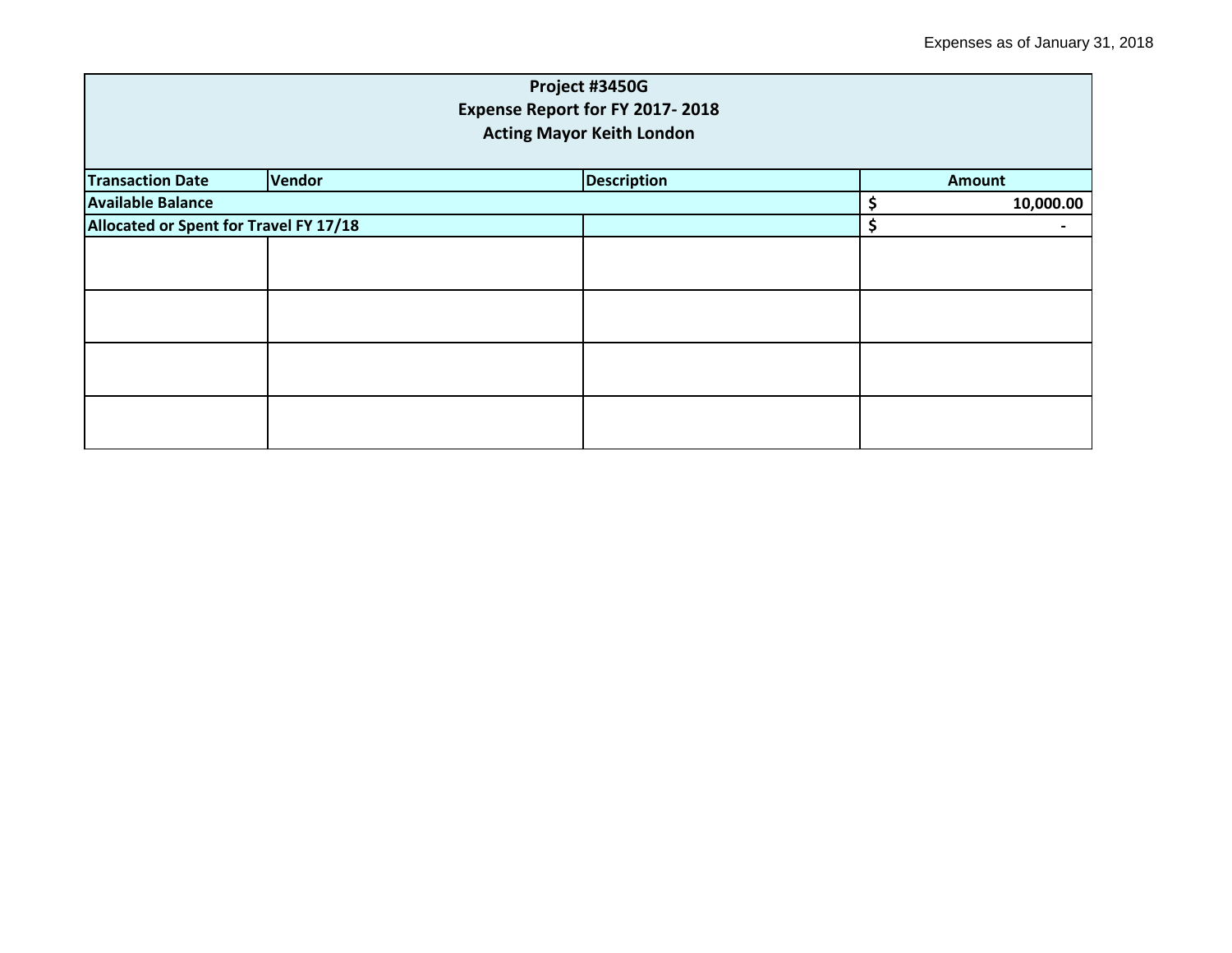|                                        |                                         | Project #3450E                                   |               |          |
|----------------------------------------|-----------------------------------------|--------------------------------------------------|---------------|----------|
|                                        |                                         | Expense Report for FY 2017-2018                  |               |          |
|                                        |                                         | <b>Comm. Michele Lazarow</b>                     |               |          |
|                                        |                                         |                                                  |               |          |
| <b>Transaction Date</b>                | <b>Vendor</b>                           | <b>Description</b>                               | <b>Amount</b> |          |
| Available Balance                      | \$                                      | 8,673.25                                         |               |          |
| Allocated or Spent for Travel FY 17/18 |                                         |                                                  | \$            | 1,326.75 |
|                                        |                                         |                                                  |               |          |
|                                        |                                         | Hotel - 'Trip to Tallahassee, Fl. For            |               |          |
| 10/23/2017                             | <b>Aloft Tallahassee Downtown Hotel</b> | <b>Preemption &amp; CRA Issues</b>               | Ş             | 525.39   |
|                                        |                                         | <b>Credit for tax- Hotel Charges for Trip to</b> |               |          |
|                                        |                                         | Tallahassee, FL - For Preemption & CRA           |               |          |
| 10/23/2017                             | <b>Aloft Tallahassee Downtown Hotel</b> | <b>Issues</b>                                    | \$            | (43.38)  |
|                                        |                                         | <b>Expenses - 'Trip to Tallahassee, Fl. For</b>  |               |          |
| 11/16/2017                             | <b>Aloft Tallahassee Downtown Hotel</b> | <b>Preemption &amp; CRA Issues</b>               | \$,           | 844.74   |
|                                        |                                         |                                                  |               |          |
|                                        |                                         |                                                  |               |          |